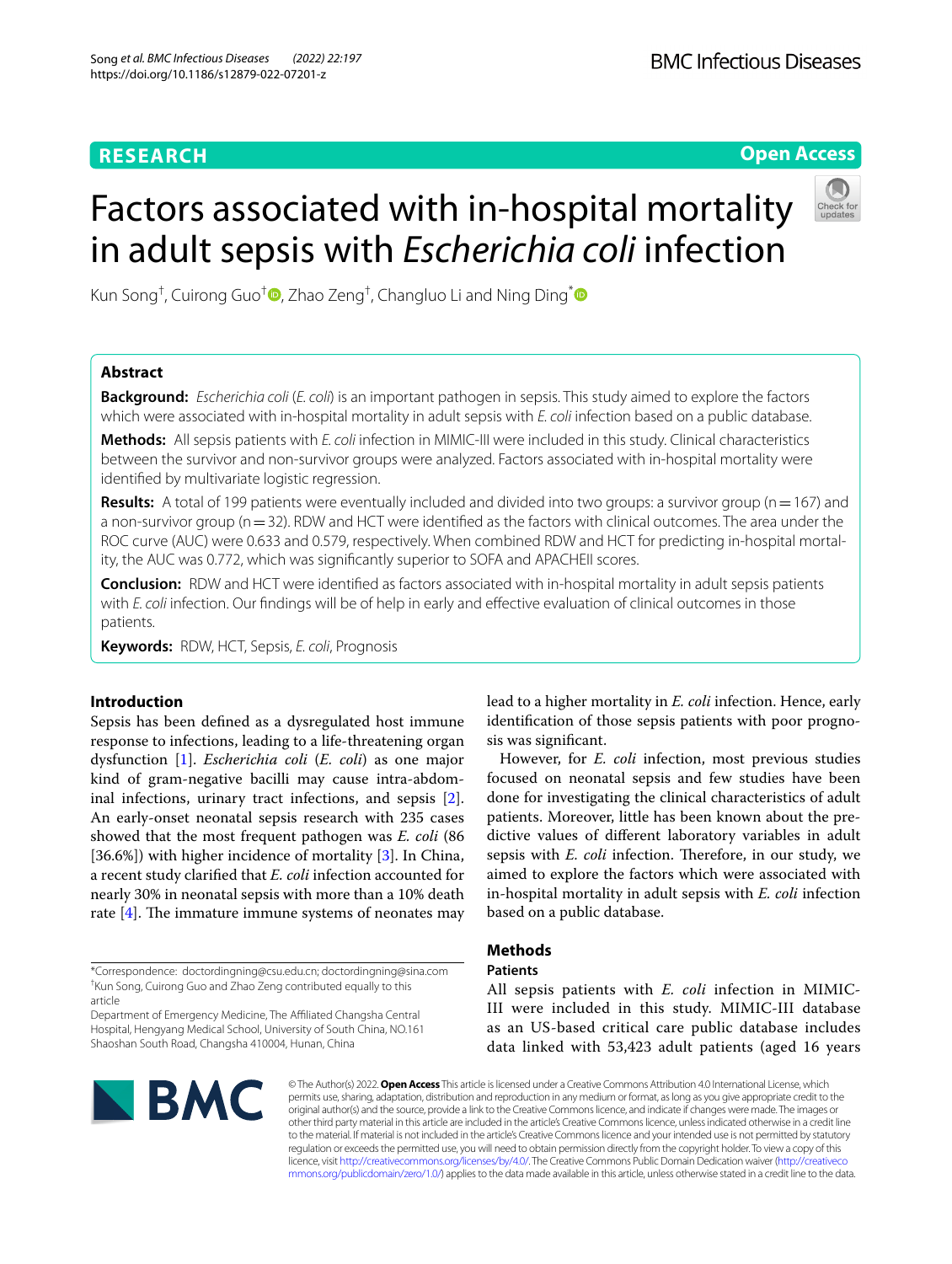or above) from 2001 to 2012 and 7870 neonates from 2001 to 2008 admitted to a intensive care unit (ICU) [[5](#page-7-1)]. Data including vital signs, medications, laboratory measurements, observations and notes charted by care providers, fuid balance, procedure codes, diagnostic codes, imaging reports, hospital length of stay and survival data were comprehensively recorded. The following tables in MIMIC III dataset were utilized in our study: ADMISSIONS, CHARTEVENTS, D\_ICD DIAGNOSIS, D\_ITEMS, D\_LABIEVENTS, DIAGNO-SIS\_ICD, ICUSTAYS, LABEVENTS, NOTEEVENTS, PATIENTS, INPUTEVENTS\_CV, INPUTEVENTS \_ MV and OUTPUTEVENTS [[5\]](#page-7-1).

## **Study population**

All patients with a diagnosis relevant to sepsis with *E. coli* infection in the database were initially screened. The diagnosis of sepsis with *E. coli* infection in the database was confrmed by the lab fndings when the pathogen culture in blood was positive in *E. coli*. Only the data of each patient in the frst admission were utilized in this study. Exclusion criteria included as follows: patients with missing > 5% individual data and age less than 18.

## **Data extraction**

Data extraction was performed by using structure query language (SQL). The data of demographic characteristics, clinical variables, laboratory variables and scoring systems were extracted for further analysis. The baseline characteristics used were those recorded within 24 h after admission. When one variable was recorded at a diferent time compared to the initial 24 h, the frst one was enrolled in the study. Demographic characteristics included age, gender, marital status, ethnicity, ICU department, admission type, and comorbidities (renal disease, coronary artery disease (CAD), diabetes, hypertension). Clinical and laboratory variables included systolic blood pressure (SBP), diastolic blood pressure (DBP), heart rate (HR), respiratory rate (RR), white blood cells (WBC), neutrophils, lymphocytes, basophils, platelet (PLT), red cell volume distribution width (RDW), hematocrit (HCT), glucose, prothrombin time (PT), thrombin time (TT), albumin, alanine aminotransferase (ALT), aspartate aminotransferase (AST), mean corpuscular volume (MCV), total bilirubin, creatinine, lactate, total calcium and anion gap. Clinical outcomes including length of stay (LOS) in ICU and in-hospital mortality and scoring systems including sequential organ failure assessment (SOFA) and acute physiology and chronic health evaluation (APACHEII) were also extracted.

#### **Statistical analysis**

Characteristics are expressed as mean $\pm$ standard deviation or median (IQR) for continuous variables and a percentage or frequency for categorical variables. Continuous variables were compared using Student's t-test (normal distribution) or Mann–Whitney U-test (Skewed distribution), and categorical variables were compared using Fisher's exact test or Chi-square analysis. Stepwise logistic regression for variables selection in multivariable logistic regression was performed. Variables with  $P < 0.2$ which were compared between the survivor and non-survivor groups were further enrolled in multivariable logistic regression. Then, factors associated with in-hospital mortality was identifed by multivariate logistic regression. Finally, the receiver-operator characteristic (ROC) analysis of diferent factors for predicting in-hospital mortality were performed. The cut-off values of variables were confirmed by the Youden Index (sensitivity + specificity-1). The value of each variable with the maximum Youden Index was the cut-off value.

SPSS software (version 26) was implemented for statistical analysis. Two-sided P values<0.05 were considered statistically signifcant.

#### **Results**

## **General characteristics of the patients**

At first, 5403 sepsis patients were included. Then, based on the infection of diferent pathogens, 210 sepsis patients with *E. coli* infection were enrolled in this research. According to the exclusion criteria, 11 patients were excluded and a total of 199 patients were included and divided into a survivor group  $(n=167)$  and a nonsurvivor group  $(n=32)$  (Fig. [1\)](#page-2-0). General characteristics of the cohort were elucidated in Table [1.](#page-3-0) The median age was 69.52 and males accounted for 45.22% in total. Most of the patients were hospitalized in MICU (83.42%) and emergency admission was the most common admission type (96.98%). The top four comorbidities were as follows: hypertension (45.73%), CAD (18.09%), diabetes  $(4.52%)$  and renal disease  $(4.02%)$ . The median scores of APACHEII and SOFA were 14 and 3, respectively.

The median days of LOS in ICU and in hospital were 3.7 and 8, respectively. In-hospital mortality was 16.08%.

## **Comparison of variables between survivor and non‑survivor groups**

Diferent variables in survivor and non-survivor groups were compared and analyzed in Table [2.](#page-4-0) The median age of the survivor and non-survivor groups were 69.96 and 68.32 ( $P = 0.573$ ). Gender showed no significant difference ( $P = 0.171$ ). In vital signs, no significant differences showed in DBP ( $P = 0.414$ ), SBP ( $P = 0.138$ ) and RR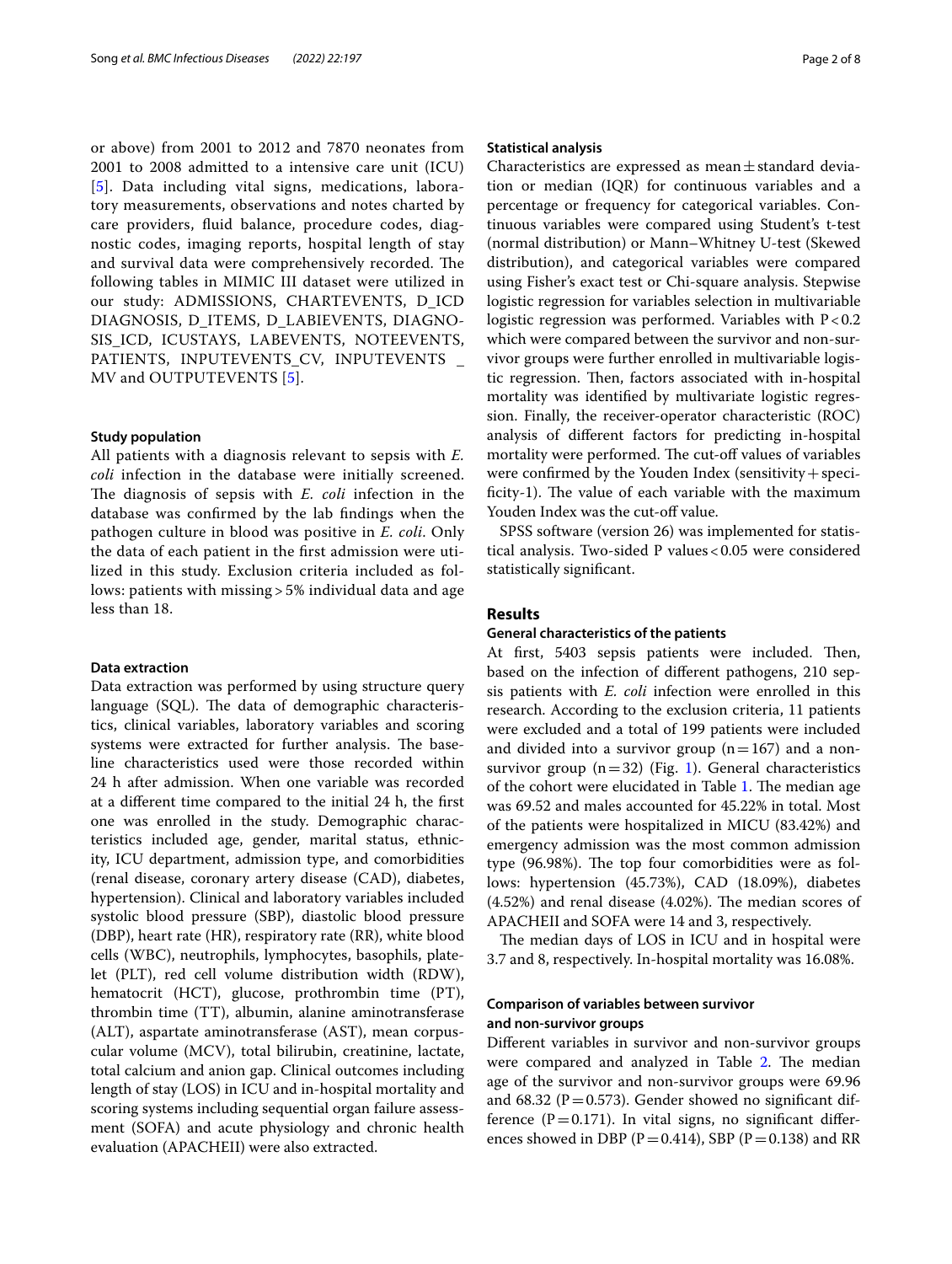

<span id="page-2-0"></span> $(P=0.068)$ , while HR was significantly higher in the nonsurvivor group  $(P=0.043)$ . Comparison of comorbidities including renal disease (P=0.778), CAD (P=0.916), hypertension (P=0.149) and diabetes (P=0.806) demonstrated no signifcant diferences between the two groups. In laboratory characteristics, PLT  $(P=0.551)$ , AST (P=0.863), MCV (P=0.278) glucose (P=0.475), ALT (P=0.789), TT (P=0.733), hematocrit (P=0.060), PT  $(P=0.935)$ , anion gap  $(P=0.273)$ , lymphocytes (P=0.590), WBC (P=0.479), lactate (P=0.078), albumin (P=0.369), creatinine (P=0.728), total bilirubin  $(P=0.176)$  and calcium  $(P=0.854)$  didn't have any signifcant diferences between the two groups. Neutrophils  $(P=0.015)$ , RDW  $(P=0.026)$  and basophils  $(P=0.021)$ showed significant differences. There was no significant difference in the scores of APACHEII ( $P=0.585$ ) and SOFA ( $P=0.357$ ). In the non-survivor group, the days of LOS in ICU ( $P < 0.001$ ) and hospital ( $P = 0.032$ ) were longer.

## **Factors associated with in‑hospital mortality in multivariable analysis**

Variables including gender (male), SBP, HR, RR, diabetes, neutrophils, HCT, RDW, lactate, total bilirubin and basophils were enrolled in multivariable analysis (Table [3](#page-5-0)). Two factors associated with in-hospital mortality were identified: HCT (P=0.007, Odds Ratio  $(OR) = 1.116$ , 95%CI=1.030–1.209) and RDW (P=0.002, OR=1.435,  $95\%CI = 1.140 - 1.806$ .

## **Predictive performances of factors and scoring systems**

In Table [4](#page-5-1) and Fig. [2,](#page-6-3) diferent predictive performances of HCT, RDW and scoring systems including SOFA and APAHEII were demonstrated. The cut-off values of RDW and HCT were 15.45% and 38.4%, respectively. The area under the ROC curve (AUC) of RDW and HCT were 0.633 and 0.579, respectively. When combined RDW and HCT for predicting in-hospital mortality, the AUC was 0.772, which was signifcantly superior to SOFA and APACHEII scores.

## **Discussion**

In our retrospective study, RDW and HCT were identifed as factors associated with in-hospital mortality in adult sepsis patients with *E. coli* infection. To the best of our knowledge, this was the frst study to explore the association of the factors with clinical prognosis in adult sepsis with *E. coli* infection based on MIMIC-III public database.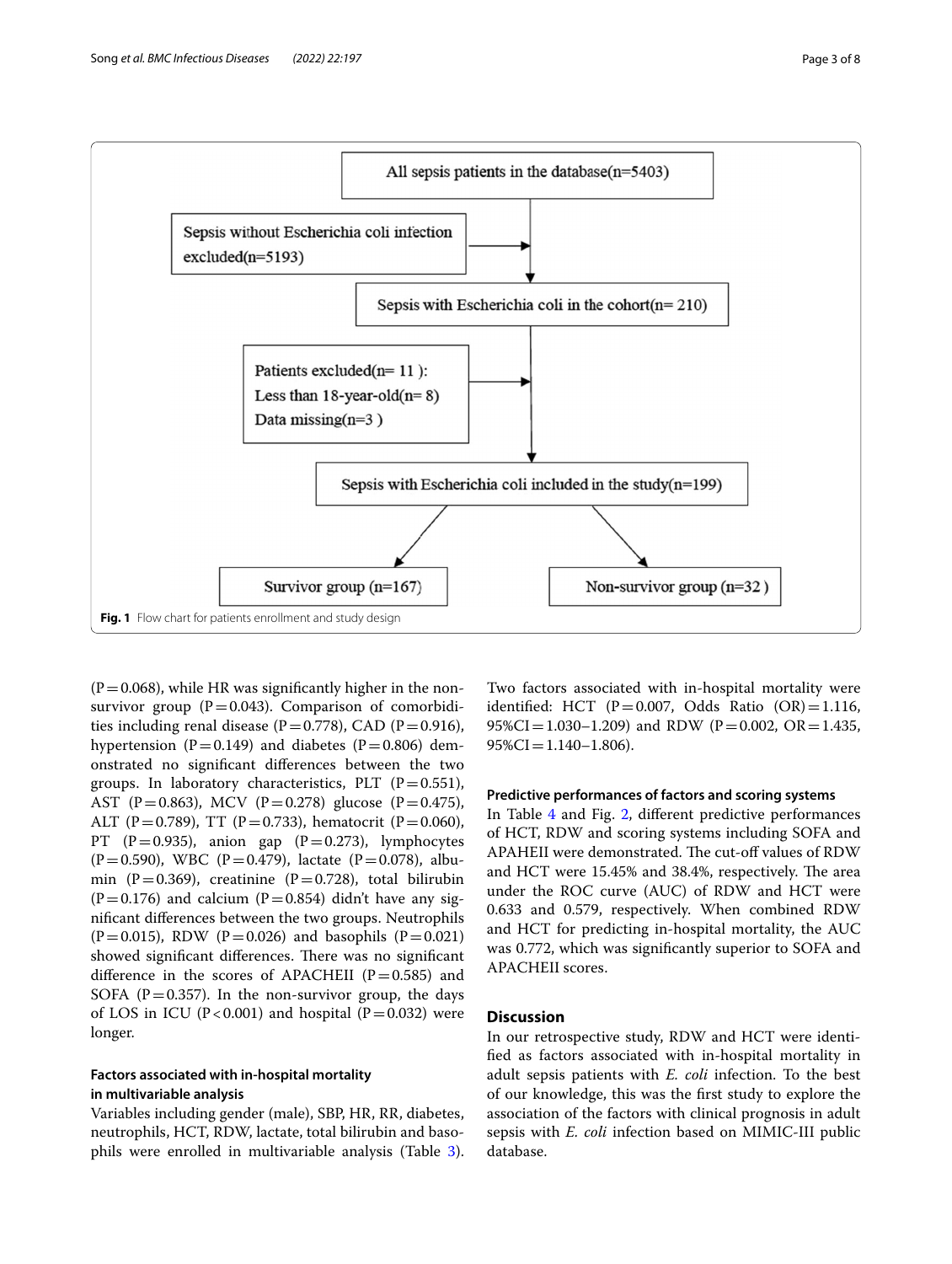<span id="page-3-0"></span>**Table 1** General characteristics of the patients

| Variables                    |                     |
|------------------------------|---------------------|
| Number of patients (n)       | 199                 |
| Age (years)                  | 69.52 (61.01-82.35) |
| Gender (n, %)                |                     |
| Male                         | 90 (45.22%)         |
| Female                       | 109 (54.78%)        |
| Marital status (n, %)        |                     |
| Divorced                     | 14 (7.03%)          |
| Married                      | 83 (41.72%)         |
| Single                       | 58 (29.14%)         |
| Widow                        | 33 (16.58%)         |
| Others                       | 11 (5.53%)          |
| Ethnicity (n, %)             |                     |
| Asian                        | 14 (7.04%)          |
| White                        | 142 (71.36%)        |
| Black/American               | 14 (7.03%)          |
| Hispanic/Latino              | 4 (2.01%)           |
| Others                       | 25 (12.56%)         |
| Department (n, %)            |                     |
| CCU                          | 12 (6.03%)          |
| <b>MICU</b>                  | 166 (83.42%)        |
| SICU                         | 12 (6.03%)          |
| TICU                         | 5(2.51%)            |
| <b>CSRU</b>                  | 4 (2.01%)           |
| Admission type (n, %)        |                     |
| Elective                     | 4 (2.01%)           |
| Urgent                       | 2 (1.01%)           |
| Emergency                    | 193 (96.98%)        |
| Comorbidities (n, %)         |                     |
| Renal disease                | 8 (4.02%)           |
| CAD                          | 36 (18.09%)         |
| <b>Diabetes</b>              | 9 (4.52%)           |
| Hypertension                 | 91 (45.73%)         |
| Scoring system               |                     |
| <b>APACHEII</b>              | $14(12-17)$         |
| SOFA                         | $3(1-4)$            |
| Clinical outcomes            |                     |
| LOS in ICU (days)            | 3.70 (1.96-8.97)    |
| LOS in hospital (days)       | $8(5-17)$           |
| In-hospital mortality (n, %) | 32 (16.08%)         |

*SOFA* sequential organ failure assessment, *APACHE* acute physiology and chronic health evaluation, *LOS* length of stay, *ICU* intensive care unit, *CAD* coronary artery disease

RDW as a parameter which could measure the range of variation of red blood cell size has been proved to be a common and inexpensive biomarker in critical illness [[6](#page-7-2)]. Elevated RDW levels implicated higher variation in size, which has been usually applied for diferentiation in anemia due to nutritional deficiency [[7\]](#page-7-3).

There is an accumulation of studies that have explored the association between RDW and clinical outcomes in sepsis. Recently, two modifed and simple scores both including RDW have been proved to be useful tools for predicting short-term outcomes in sepsis or septic shock [[8,](#page-7-4) [9](#page-7-5)]. One study focusing on neonatal sepsis elucidated that RDW to platelet ratio as a useful systemic infammatory marker could be an indicator for sepsis occurrence in early stage [\[10](#page-7-6)]. In adult sepsis patients, the combination of three parameters including RDW, platelet distribution width and the neutrophil-lymphocyte count ratio which were easily acquired from whole blood cell count analysis had a good diagnostic performance [\[11\]](#page-7-7). A nomogram including RDW provided a relatively accurate prediction for the early identifcation of septic patients at high risk of mortality in the emergency department [\[12](#page-7-8)]. One meta-analysis including 17,961 sepsis patients from 11 studies demonstrated that RDW was a signifcantly useful predictor of mortality in sepsis and patients with elevated RDW were more likely to have higher mortality  $[13]$  $[13]$ .

Studies on RDW in diferent cohorts had diferent cutoff values. In a study with a total of 103 patients with community-acquired intra-abdominal sepsis,  $RDW \ge 16$ had an AUC of 0.867 for predicting in-hospital mortality [\[14](#page-7-10)]. Another study with 1046 patients concluded that for 30-day mortality and early clinical deterioration, an optimal cut-off value of RDW were 12.95 and 14.48, respectively [\[15](#page-7-11)]. One recent study on sepsis patients demonstrated that Youden Index was maximum (37%) at RDW value 14.75, which was good at predicting mortality within 28-days of emergency admission [[16\]](#page-7-12). In our study, the best threshold value of RDW for predicting inhospital mortality was 15.45.

The underlying mechanisms as to why increased RDW was associated with adverse prognosis in sepsis remained largely unknown, but several explanations have been illuminated in some studies. First, elevated infammatory markers due to systemic infammation response in sepsis may afect the erythrocytes maturation and lead to the migration of reticulocytes into the peripheral circulation, thereby resulting in RDW being elevated [[17\]](#page-7-13). Second, reactive erythropoiesis was stimulated under oxidative stress which was one of the pathophysiologic entities of sepsis. Then, large immature red cells with poor oxygenbinding capacity were released, causing an increase in the RDW  $[18]$  $[18]$ . Third, sepsis can interrupt the iron steady state, trigger bone marrow suppression, and downregulate the expression of the erythropoietin receptor, which all contribute and cause more production of inefective red blood cell and RDW increased [\[19](#page-7-15)].

In our research, HCT was another factor which was associated with in-hospital mortality in sepsis. One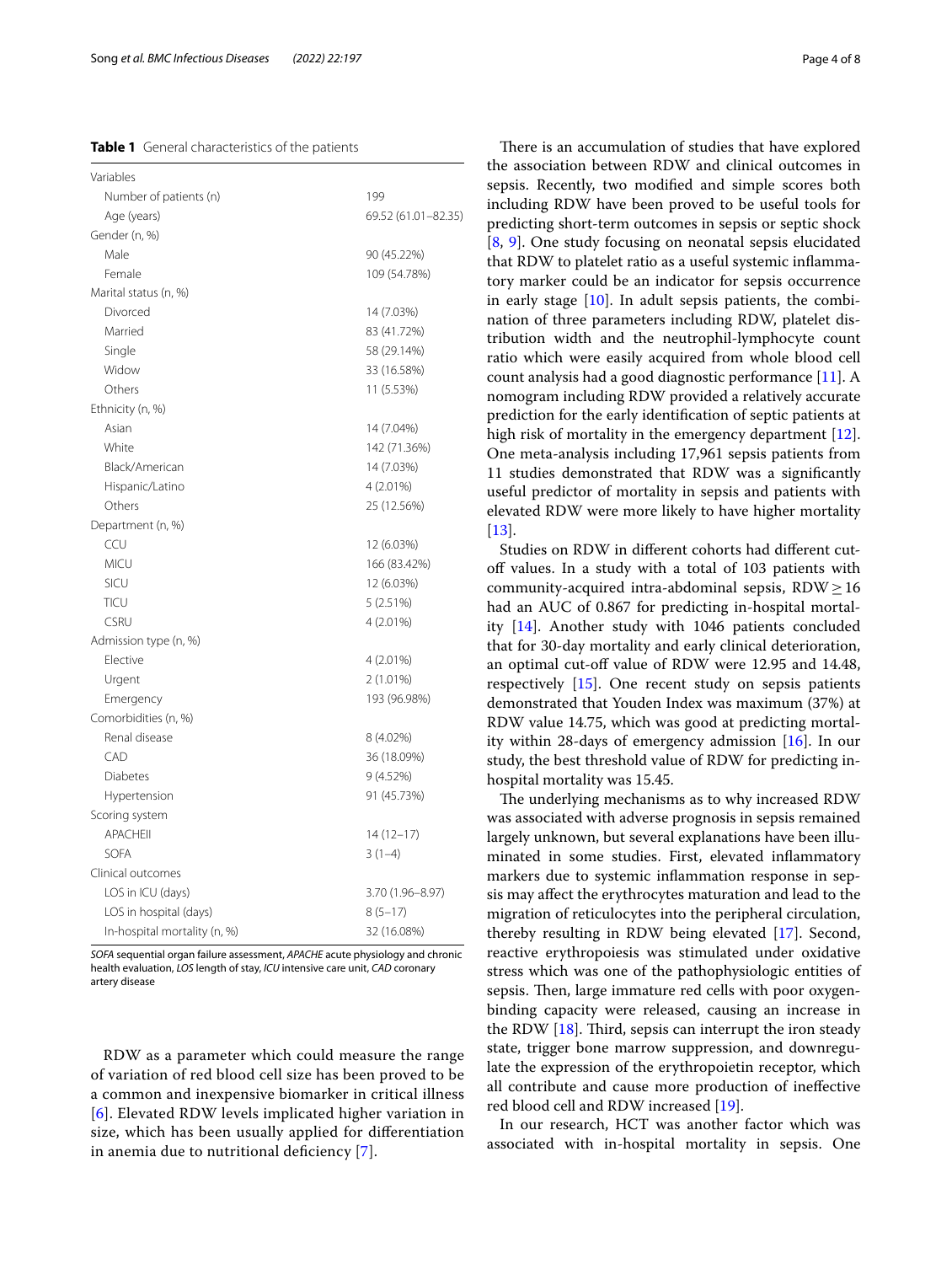| <b>Variables</b>                          | Survivor ( $n = 167$ )  | Non-survivor ( $n = 32$ ) | P-value |  |
|-------------------------------------------|-------------------------|---------------------------|---------|--|
| Age (years)                               | $69.96 \pm 14.80$       | $68.32 \pm 16.04$         | 0.573   |  |
| Gender (n, %)                             |                         |                           |         |  |
| Male                                      | 72 (43.11%)             | 18 (56.25%)               | 0.171   |  |
| Female                                    | 95 (56.89%)             | 14 (43.75%)               |         |  |
| Vital signs                               |                         |                           |         |  |
| DBP (mmHg)                                | 59.00 (48.50, 71.50)    | 63.00 (52.00, 69.00)      | 0.414   |  |
| SBP (mmHg)                                | $110.83 \pm 24.586$     | 117.84 ± 23.489           | 0.138   |  |
| HR (beats/min)                            | 97.46 ± 19.739          | $105.22 \pm 19.511$       | 0.043   |  |
| RR (beats/min)                            | 20.00 (16.00, 25.00)    | 22.50 (20, 28.75)         | 0.068   |  |
| Comorbidities (n,%)                       |                         |                           |         |  |
| Renal disease                             | 7 (4.19%)               | $1(3.12\%)$               | 0.778   |  |
| CAD                                       | 30 (17.96%)             | 6(18.75%)                 | 0.916   |  |
| Diabetes                                  | 6(3.59%)                | 3 (9.37%)                 | 0.149   |  |
| Hypertension                              | 77 (46.11%)             | 14 (43.75%)               | 0.806   |  |
| Laboratory characteristics                |                         |                           |         |  |
| PLT (*10 $^9$ /L)                         | 189.00 (132.50, 295.00) | 198.00 (125.00, 310.00)   | 0.551   |  |
| AST (IU/L)                                | 47.00 (25.50, 90.00)    | 48.00 (26.00, 92.00)      | 0.863   |  |
| MCV (fL)                                  | 91.00 (88.00, 96.00)    | 91 (87.50, 95.00)         | 0.278   |  |
| Glucose (mg/dL)                           | 121.00 (103.50, 163.50) | 138.00 (116.00, 166.00)   | 0.475   |  |
| ALT (IU/L)                                | 33.00 (19.50, 85.00)    | 38.00 (17.00, 54.00)      | 0.789   |  |
| Neutrophils (%)                           | 78.50 (66.50, 82.50)    | 82.00 (75.00, 89.90)      | 0.015   |  |
| TT(s)                                     | 30.40 (26.35, 35.40)    | 32.70 (27.70, 39.50)      | 0.733   |  |
| <b>HCT (%)</b>                            | $34.16 \pm 5.41$        | $36.43 \pm 8.28$          | 0.060   |  |
| PT(s)                                     | 14.40 (13.15, 17.30)    | 14.90 (12.80, 19.40)      | 0.935   |  |
| Anion Gap (mmol/L)                        | 17.00 (13.00, 20.00)    | 17.00 (13.00, 21.00)      | 0.273   |  |
| <b>RDW</b> (%)                            | $14.87 \pm 1.85$        | $15.70 \pm 2.18$          | 0.026   |  |
| Lymphocytes (%)                           | 6.00 (2.95, 12.00)      | 8.00 (5.00, 15.00)        | 0.590   |  |
| WBC (*10 <sup>9</sup> /L)                 | 12.20 (6.30, 19.75)     | 13.50 (3.70, 18.30)       | 0.479   |  |
| Lactate (mmol/L)                          | 2.40 (1.45, 3.45)       | 2.90 (1.60, 4.50)         | 0.078   |  |
| Albumin (g/dL)                            | 3.00 (2.50, 3.50)       | 2.90 (2.50, 3.40)         | 0.369   |  |
| Creatinine (mg/dL)                        | 1.30 (1.00, 2.150)      | 1.40 (0.90, 2.50)         | 0.728   |  |
| Total bilirubin (mg/dL)                   | 0.80(0.40, 1.60)        |                           | 0.176   |  |
| Total calcium (mg/dL)<br>$8.02 \pm 0.964$ |                         | 7.99±1.383                | 0.854   |  |
| Basophils (%)                             | 0.00(0.00, 0.20)        | 0.00(0.00, 0.10)          | 0.021   |  |
| Scoring system (IQR)                      |                         |                           |         |  |
| <b>APACHEII</b><br>14.00 (12.00, 18.00)   |                         | 15.50 (10.50, 17.00)      | 0.585   |  |
| SOFA<br>2.00 (1.00, 4.00)                 |                         | 3.00 (2.00, 4.75)         | 0.357   |  |
| Clinical outcomes (days)                  |                         |                           |         |  |
| LOS in ICU                                | 3.22 (1.87, 7.82)       | 11.01 (4.66, 17.75)       | < 0.001 |  |
| LOS in hospital                           | 8.00 (5.00, 15.00)      | 13.50 (6.25, 35.50)       | 0.032   |  |

## <span id="page-4-0"></span>**Table 2** Comparison of variables between survivor and non-survivor groups

*SBP* systolic blood pressure, *DBP* diastolic blood pressure, *HR* heart rate, *RR* respiratory rate, *CAD* coronary artery disease, *WBC* white blood cells, *PLT* platelet, *RDW* red cell volume distribution width, *PT* prothrombin time, *TT* thrombin time, *ALT* alanine aminotransferase, *AST* aspartate aminotransferase, *HCT* hematocrit, *MCV* mean corpuscular volume, *SOFA* sequential organ failure assessment, *APACHE* acute physiology and chronic health evaluation, *LOS* length of stay, *ICU* intensive care unit, *IQR* interquartile ranges

recent study based on machine learning for early detection of late-onset neonatal sepsis showed that HCT was one of top three predictive variables [[20\]](#page-7-16). Another study in Brazil found that as a predictor of mortality risk in the sepsis, the level of HCT decreased with worse outcomes [[21\]](#page-7-17). However, a positive relationship between HCT and mortality was found in our study, which was not consist-ent with some previous studies [\[22](#page-7-18), [23\]](#page-7-19). The differences could be partly explained by two reasons. First, sepsis patients with poor outcomes were more likely to be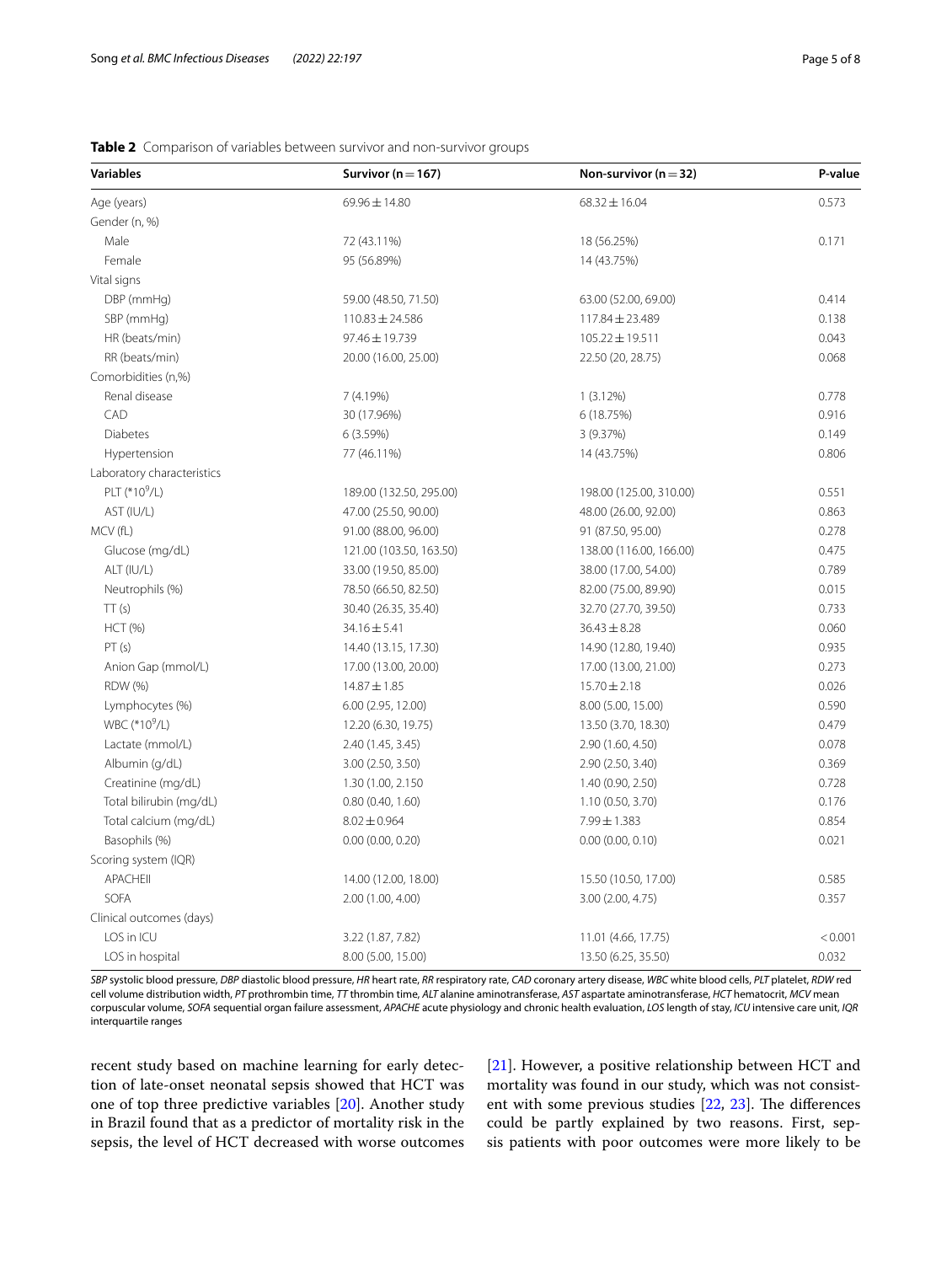| <b>Variables</b>       | B        | <b>SE</b> | Wald  | P value | <b>OR</b> | 95% CI for OR |        |
|------------------------|----------|-----------|-------|---------|-----------|---------------|--------|
|                        |          |           |       |         |           | Lower         | Upper  |
| Male                   | 0.406    | 0.464     | 0.764 | 0.382   | 1.500     | 0.604         | 3.727  |
| SBP                    | 0.008    | 0.010     | 0.654 | 0.419   | 1.008     | 0.989         | 1.027  |
| <b>HR</b>              | 0.004    | 0.013     | 0.087 | 0.768   | 1.004     | 0.978         | 1.031  |
| <b>RR</b>              | 0.060    | 0.040     | 2.249 | 0.134   | 1.062     | 0.982         | 1.149  |
| Diabetes               | 1.527    | 0.942     | 2.625 | 0.105   | 4.603     | 0.726         | 29.174 |
| Neutrophils            | $-0.023$ | 0.011     | 4.017 | 0.055   | 0.978     | 0.956         | 1.018  |
| <b>HCT</b>             | 0.110    | 0.041     | 7.227 | 0.007   | 1.116     | 1.030         | 1.209  |
| <b>RDW</b>             | 0.361    | 0.117     | 9.459 | 0.002   | 1.435     | 1.140         | 1.806  |
| Lactate                | 0.024    | 0.124     | 0.036 | 0.849   | 1.024     | 0.804         | 1.305  |
| <b>Total Bilirubin</b> | 0.059    | 0.052     | 1.321 | 0.250   | 1.061     | 0.959         | 1.174  |
| Basophils              | $-0.672$ | 0.814     | 0.682 | 0.409   | 0.511     | 0.104         | 2.517  |

<span id="page-5-0"></span>**Table 3** Factors associated with in-hospital mortality in multivariable analysis

*CI* confdential interval, *OR* odds ratio, *RDW* red cell volume distribution width, *SBP* systolic blood pressure, *HR* heart rate, *RR* respiratory rate, *HCT* hematocrit

<span id="page-5-1"></span>**Table 4** Predictive performances of RDW, HCT and scoring systems

| <b>Variables</b> | <b>AUC</b> | 95%CI           | Cut-off value            | Sensitivity (95%Cl)    | Specificity (95%Cl)    |
|------------------|------------|-----------------|--------------------------|------------------------|------------------------|
| <b>RDW</b> (%)   | 0.633      | $0.518 - 0.748$ | 15.45                    | $0.625(0.437 - 0.783)$ | $0.686(0.611 - 0.756)$ |
| HCT (%)          | 0.579      | $0.451 - 0.706$ | 38.4                     | $0.438(0.268 - 0.621)$ | $0.801(0.732 - 0.858)$ |
| $RDW + HCT$      | 0.772      | 0.687-0.858     | $\overline{\phantom{m}}$ | -                      |                        |
| <b>SOFA</b>      | 0.550      | $0.441 - 0.658$ |                          | $0.613(0.407 - 0.757)$ | $0.487(0.425 - 0.580)$ |
| <b>APACHEII</b>  | 0.539      | $0.427 - 0.651$ | 14                       | $0.613(0.408 - 0.758)$ | $0.573(0.502 - 0.655)$ |

*AUC* area under the ROC curve, *CI* confdential interval, *SOFA* sequential organ failure assessment, *APACHE* acute physiology and chronic health evaluation, *RDW* red cell volume distribution width, *HCT* hematocrit

suffering from hypovolemia due to increased capillary permeability [[24\]](#page-7-20), which resulted in higher levels of HCT. Second, the general characteristics of sepsis patients in diferent studies were not the same.

Limitations should also be clarifed in our study. First, the study was on the basis of a publicly singlecenter database in US. While applying to other nations, concerns regarding the generalizability of the conclusions and the confounding bias caused by the missing data should be considered. Second, the new defnition of Sepsis-3 was not included in this study because the patients in MIMIC-III were enrolled before 2012, which may lead to some limitations in applying our results. Third, RDW is always related to the underlying condition, especially chronic anemia, while anemia is one of the most common complications in patients with sepsis in the ICU [[25\]](#page-7-21). Sepsis-related anemia can be caused by some factors including fuid loading-related hemodilution, iatrogenic blood loss, and infammation-associated abnormalities in erythropoiesis [\[26,](#page-7-22) [27\]](#page-7-23). Due to lack of some data in MIMIC-III, the anemia which involved past medical history or caused by sepsis couldn't be defned clearly. Further research should be done for exploring

the diferences between sepsis with anemia and without anemia in order to validate our results. Fourth, samples in our study were relatively small and subgroups were not divided for further analysis. Due to lack of some data in MIMIC-III, not all the variables which may afect the association between RDW and prognosis were enrolled. Hence, more samples with more variables and multiple centers should be explored for validating our results.

## **Conclusion**

RDW and HCT were identifed as factors associated with in-hospital mortality in adult sepsis with *E. coli* infection. Our fndings will be of help in early and efective evaluation of clinical outcomes in those patients. Therefore, the measurements of RDW and HCT should be considered for prognostic assessment of adult sepsis with *E. coli* infection.

#### **Abbreviations**

*E. coli*: *Escherichia coli*; SOFA: Sequential organ failure assessment; APACHE: Acute physiology and chronic health evaluation; LOS: Length of stay; ICU: Intensive care unit; CAD: Coronary artery disease; SBP: Systolic blood pressure; DBP: Diastolic blood pressure; HR: Heart rate; RR: Respiratory rate; WBC: White blood cells; PLT: Platelet; RDW: Red cell volume distribution width; PT: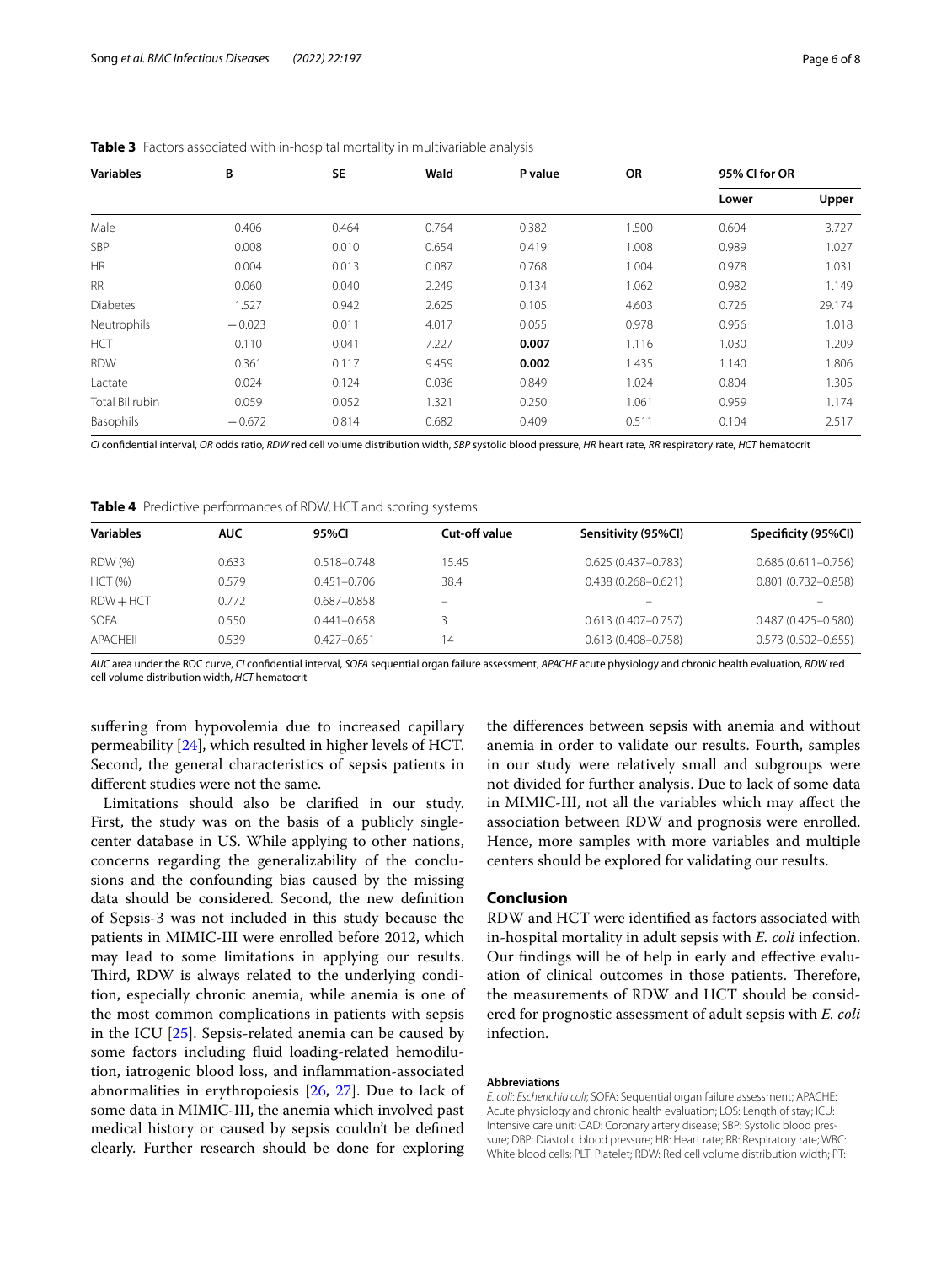

<span id="page-6-3"></span>Prothrombin time; TT: Thrombin time; ALT: Alanine aminotransferase; AST: Aspartate aminotransferase; HCT: Hematocrit; MCV: Mean corpuscular volume; LOS: Length of stay; ICU: Intensive care unit; IQR: Interquartile ranges; CI: Confdential interval; OR: Odds ratio; AUC: Area under the curve; ROC: Receiveroperator characteristic.

#### **Acknowledgements**

None.

#### **Authors' contributions**

Conception and design: KS, ND, ZZ. Administrative support: CL, ND. Provision of study materials or patients: ZZ, ND. Collection and assembly of data: KS, CG, ZZ. Data analysis and interpretation: KS, CG, ND. Manuscript writing: ND. All authors read and approved the fnal manuscript.

#### **Funding**

None.

#### **Availability of data and materials**

The data that support the fndings of this study are available from the Massachusetts Institute of Technology (MIT) and Beth Israel Deaconess Medical Center (BIDMC) but restrictions apply to the availability of these data, which were used under license for the current study, and so are not publicly available. Data are however available from the authors upon reasonable request and with permission of the Massachusetts Institute of Technology (MIT) and Beth Israel Deaconess Medical Center (BIDMC).

## **Declarations**

#### **Ethics approval and consent to participate**

This study was conducted in accordance with Good Clinical Practice (Declaration of Helsinki 2002). MIMIC-III was an anonymized public database. To apply

for access to the database, we passed the Protecting Human Research Participants exam (No. 32900964). The project was approved by the institutional review boards of the Massachusetts Institute of Technology (MIT) and Beth Israel Deaconess Medical Center (BIDMC) and was given a waiver of informed consent.

#### **Consent for publication**

Not applicable.

None.

#### **Competing interests**

Received: 30 November 2021 Accepted: 22 February 2022 Published online: 28 February 2022

#### **References**

- <span id="page-6-0"></span>1. Rhodes A, Evans LE, Alhazzani W, Levy MM, Antonelli M, Ferrer R, Kumar A, Sevransky JE, Sprung CL, Nunnally ME, et al. Surviving Sepsis Campaign: International Guidelines for Management of Sepsis and Septic Shock: 2016. Intensive Care Med. 2017;43(3):304–77.
- <span id="page-6-1"></span>2. Ku NS, Kim HW, Oh HJ, Kim YC, Kim MH, Song JE, Oh DH, Ahn JY, Kim SB, Jeong SJ, et al. Red blood cell distribution width is an independent predictor of mortality in patients with gram-negative bacteremia. Shock. 2012;38(2):123–7.
- <span id="page-6-2"></span>3. Stoll BJ, Puopolo KM, Hansen NI, Sanchez PJ, Bell EF, Carlo WA, Cotten CM, D'Angio CT, Kazzi SNJ, Poindexter BB, et al. Early-Onset Neonatal Sepsis 2015 to 2017, the Rise of *Escherichia coli*, and the Need for Novel Prevention Strategies. JAMA Pediatr. 2020;174(7):e200593.